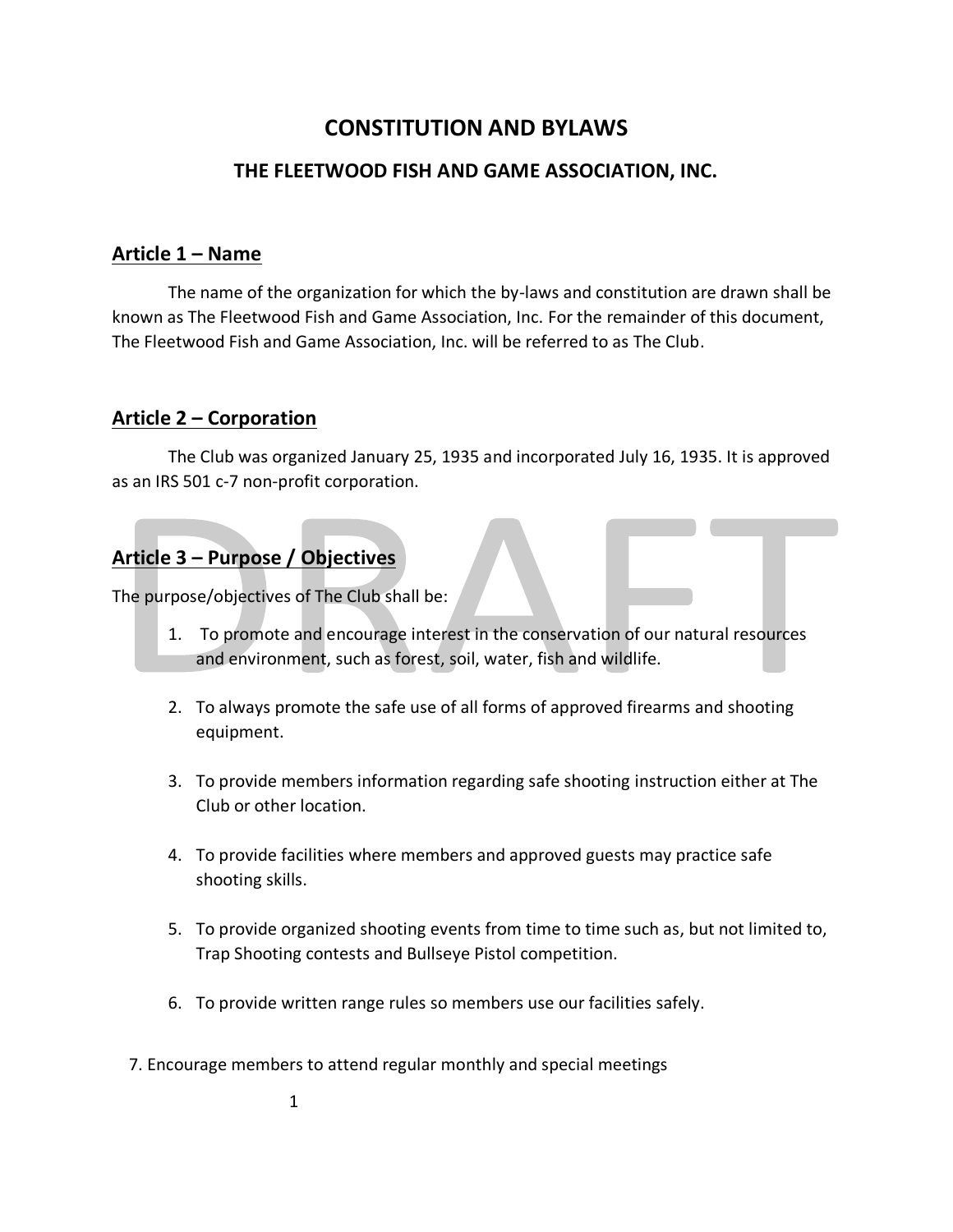# **Article 4 – Officers**

The officers shall be: President, Vice President, Secretary, Treasurer, Membership Secretary and up to 5 Board Members, previously listed as trustees.

The Officers collectively will be referred to as the Executive Committee.

## **Article 5 - Officer/Board Member Roles and Responsibilities**

- 1. The President shall preside over meetings. In the absence of The President, the Vice President shall assume the role of meeting Chair. In their absence the Treasurer, then Secretary shall assume the role of Chair. In the absence of an elected Officer, no official business can be conducted at a Meeting.
- 2. The Board Members shall serve as custodians of club equipment and facilities.
- 3. The Executive Committee shall:
	- a. Develop projects to maintain and improve The Club.
	- b. Establish range rules.
	- c. Appoint acting officers to fill uncompleted terms.

#### **Article 6 – Duties of the Officers**

- 1. President: Shall be a member in good standing and serve as Chief Executive Officer of The Club and assure the objectives of the club are fulfilled.
- 2. The Vice President: Shall fill the role of President in the President's absence.
- 3. The Secretary: Shall keep the minutes of each meeting and correspondence, transcribe to print, read at the following meeting and be responsible to keep all pertinent records at The Club.
- 4. The Membership Secretary: Shall keep the membership records, receive membership dues and forward all documents and funds to the Treasurer.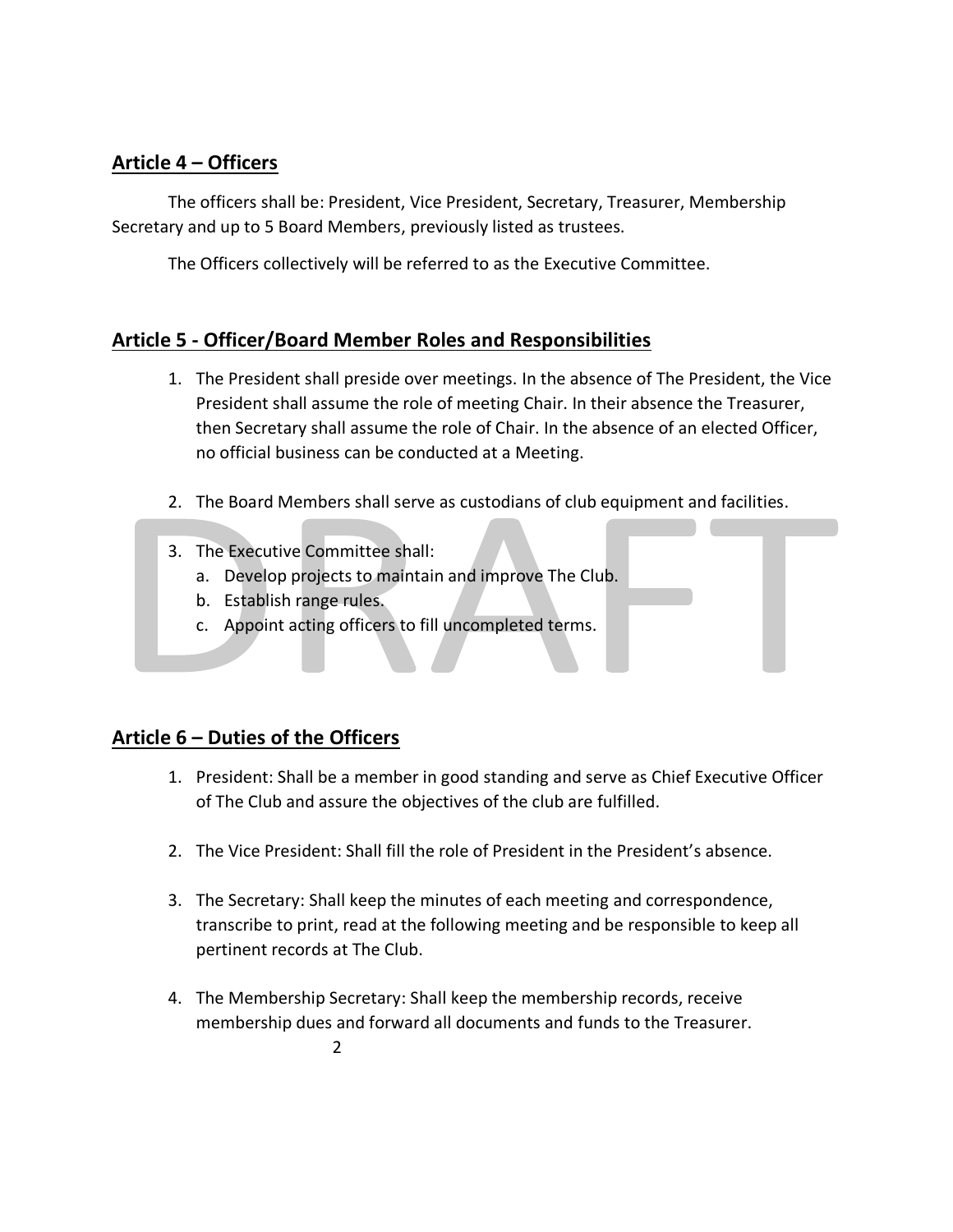5. The Treasurer: Shall be responsible to accurately maintain all funds related to the function of The Club. The Club shall obtain a bond covering the Treasurer against fraud, theft or misuse of The Club's funds.

#### **Article 7 - Elections**

- 1. All Officer and Board Member positions will expire bi-annually December  $31^{st}$ . Officers and Board Members will be nominated and elected for subsequent terms based on membership voting.
- 2. Members shall be notified in advance of the nomination period. The nomination period will occur during the full month of November during an Election Year. Any member may nominate a candidate for office provided they are in good standing with The Club and the member has agreed to the nomination.
- 3. After the nomination period has closed, members will receive notice of a slate of nominees, their right to cast votes, the time frame of the voting process and the meeting when the election process will occur. Members will have the right to nominate a candidate at the Election Meeting, but the Election meeting will not be delayed by floor nominations. Pending any unforeseen delays, this meeting will be held in December or as soon as possible thereafter. In the event of an Election Meeting delay, all current Officers and Board Members will continue to serve in their role until the Election process is completed.
- 4. After the Election Meeting, Officers and Board Members will be installed effective the first day of the following month.
- 5. From time-to-time difficulty may arise based on conditions beyond the control of The Club to follow approved election timelines. Should this occur, members will be notified of the revised procedure.

# **Article 8 – Committees**

1. Committees may be appointed to research and/or complete certain projects. All members will be encouraged to participate on committees should they wish to. Committees will be formed by the Officers of The Club.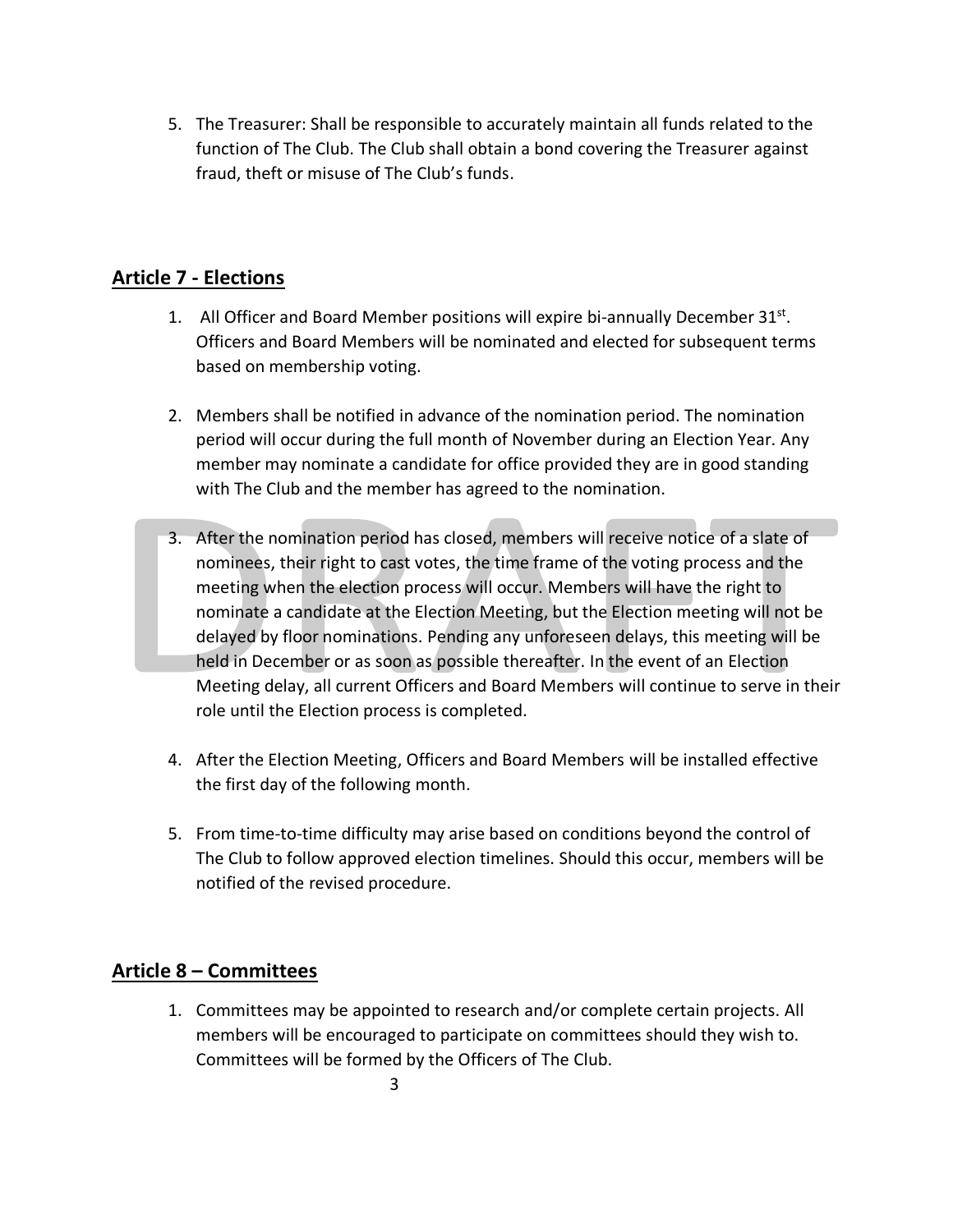### **Article 9 – Removal From Office**

- **1.** Any elected Officer or Board Member may be removed from duties if found to have acted in any way that put their own interests in front of that of The Club, allowed a dangerous environment to exist on the grounds of The Club, demonstrates conduct unbecoming of an Officer, misuses The Club funds or fails to attend at least 75% of scheduled regular monthly meetings.
- 2. Termination as an Officer may or may not result in membership termination at the discretion of the remaining Officers and membership.

## **Article 10 – Meetings**

- 1. The Club shall schedule regular monthly meetings. The meetings will be posted on the events calendar and members are encouraged to attend.
- 2. The order of business shall be:
	- (a): Calling of the meeting to order.
	- (b): Roll call of Officers and Board Members.
	- (c): Members in attendance introductions.
	- (d): Confirmation of a Quorum.
	- (e): Reading of prior meeting minutes.
	- (f): Treasurer report.
	- (g): Discuss unfinished business.
	- (h): New business.
	- (i): Elections, when required.
	- (j): Adjournment.

# *Business conducted by The Club during meetings will undergo the required motion and approval process*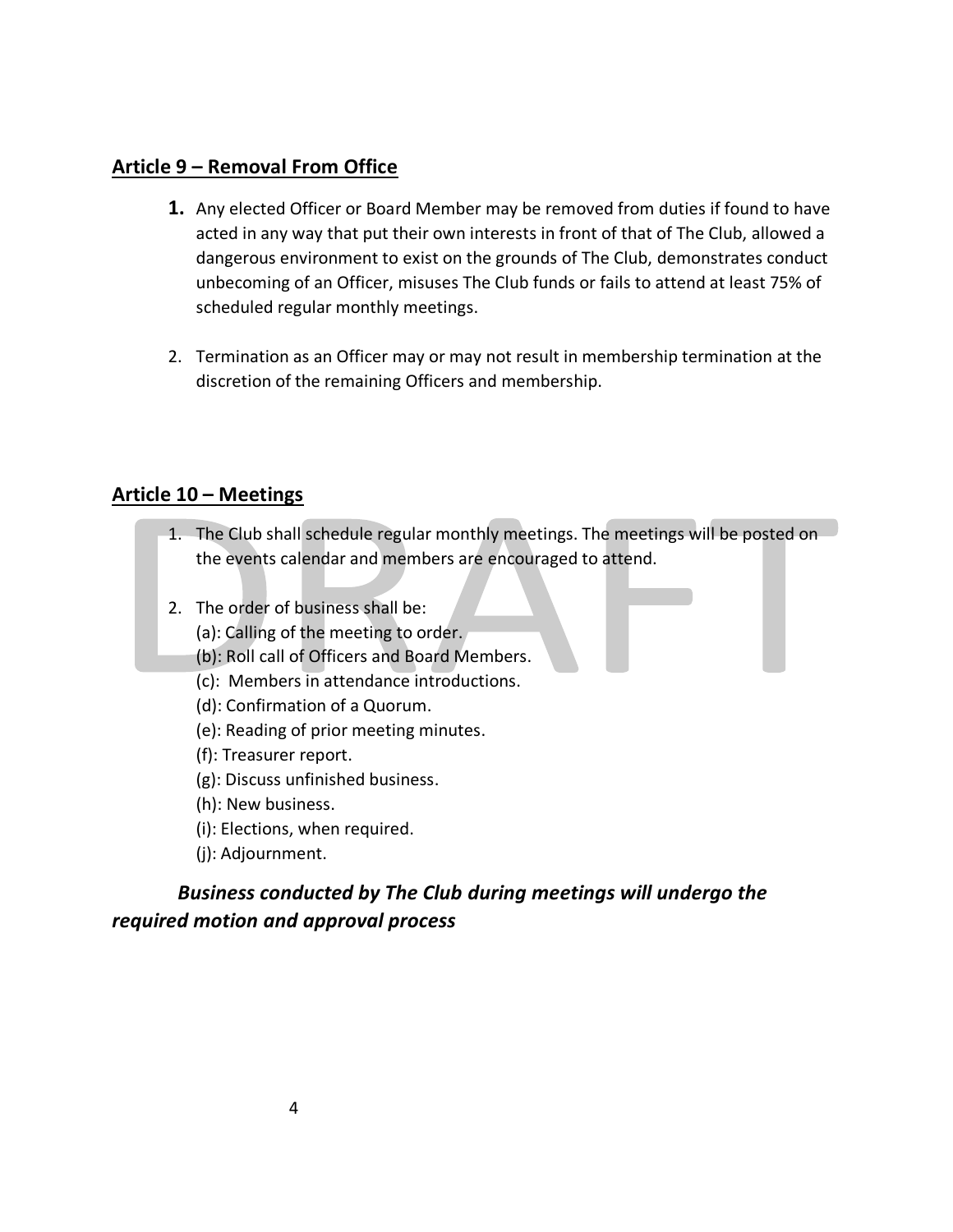## **Article 11 - Quorum/Special Meetings**

- 1. A Quorum is required for The Club to conduct business at regular monthly and special meetings.
- 2. A Quorum is defined as at least 7 members including 4 Officers. Officers unable to attend a meeting may vote by proxy.
- 3. If after two (2) consecutive meetings a Quorum was not attained, a contingency allowing the club to perform its duties shall be instituted. The contingency allows official voting to occur when at least seven (7) members in good standing are at the at the second meeting.
- 4. A Special meeting may be called by the President or by petition of five (5) members in good standing to address a need of The Club. Members will receive advance notice of any such meeting and its sole purpose. A Special meeting will require existing Quorum Rules be followed.

# **Article 12 - Membership**

- 1. Any U.S. citizen is eligible for membership after completing the required membership form, proof of identity, submission of required dues and approval by the members in good standing at a regular monthly meeting.
- 2. Types of membership are as follows:

(a): Adult membership will be issued to those persons who have reached the age of eighteen (18) years.

(b): Persons entering The Club facilities under the age of eighteen (18) years must be accompanied at all times by a parent or guardian with a membership in good standing. The member is fully responsible for their minor following The Club rules and all gun safety protocols.

3. Any member may be expelled for cause provided the member has been properly notified and received details of the impending reason for termination at least 10 days prior to the meeting at which such action will be voted on.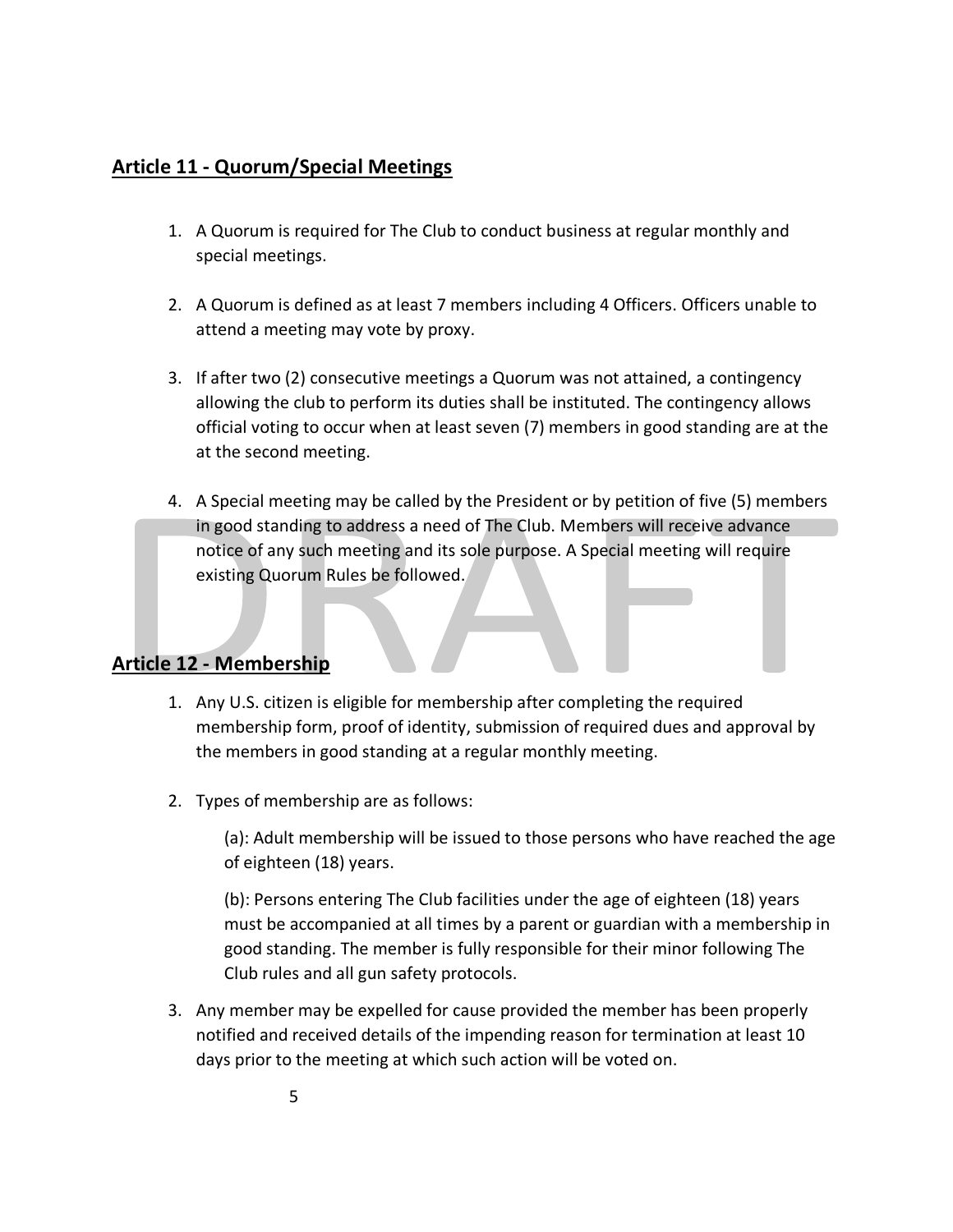- 4. Cause may be defined as, but not limited to, destruction or unauthorized use of club property, not following club rules, not respecting other club members and guests, not following safe use of a firearm, endangering other club members and guests.
- 5. Guest passes will be available for purchase from The Club. The member is fully responsible for their guest(s) following The Club rules and all gun safety protocols.

#### **Article 13 - Dues**

- 1. Adult annual membership dues will be proposed by the Executive Committee and presented for approval by a majority vote at a regular monthly meeting.
- 2. The annual membership shall expire on December  $31<sup>st</sup>$  each year irrespective of the month a new member joined the club.

#### **Article 14 - Amendments**

**1.** Any amendments to the Constitution and Bylaws of The Club must be proposed in writing and approved by two thirds (2/3) majority vote at two (2) consecutive official **meetings.**

*The Fleetwood Fish and Game, Inc. Constitution and Bylaws have been revised on* 

*January 4, 2022*